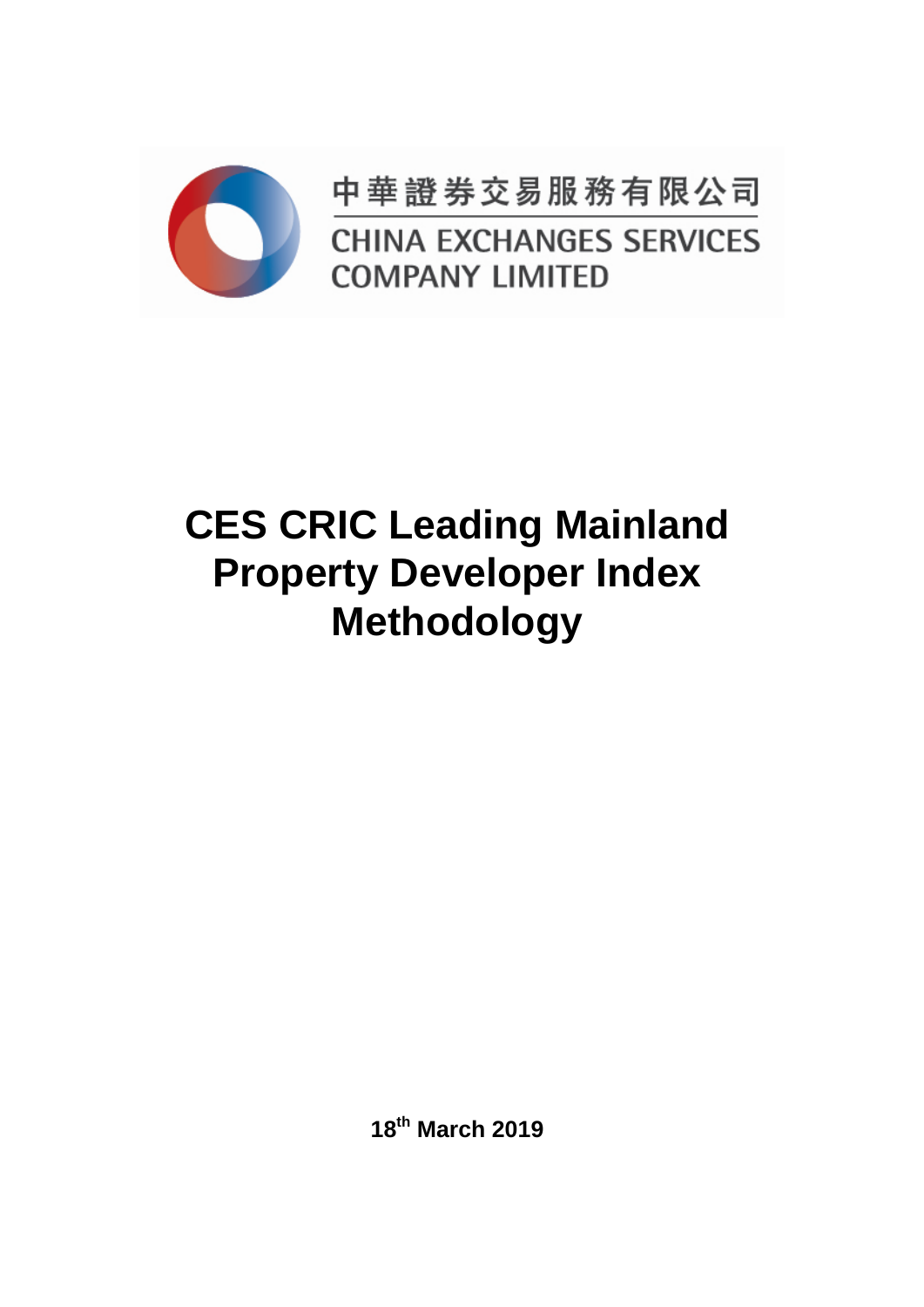

## **Contents**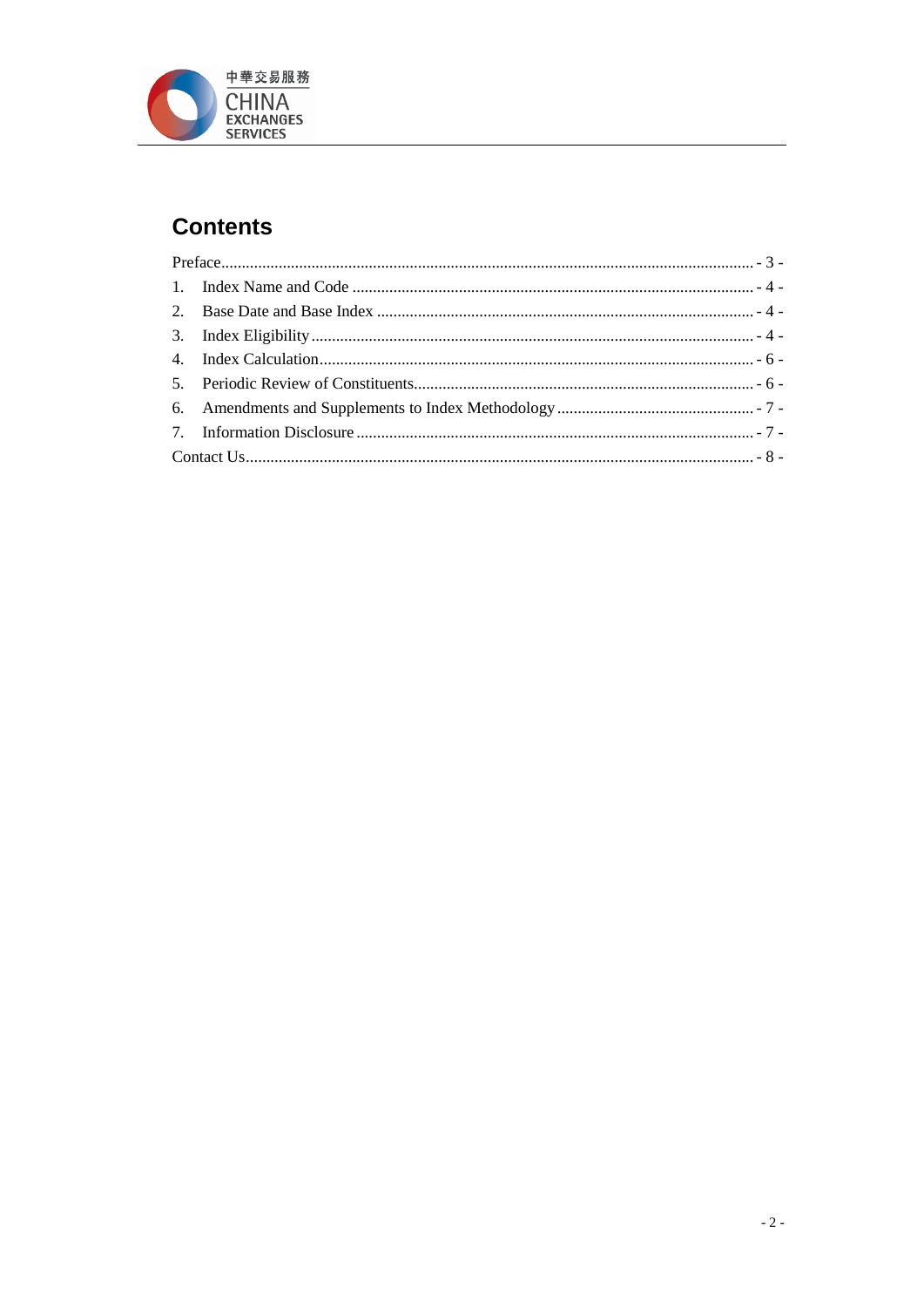

### <span id="page-2-0"></span>**Preface**

China Exchanges Services Company Ltd. (CESC) has appointed China Securities Index Co., Ltd. (CSIC) for index calculation, maintenance and dissemination. The index methodology is developed by mutual agreement between CESC and CSIC.

The CES CRIC Leading Mainland Property Developer Index (CRIC Leading Mainland Property Developer) is a price return index provides a measure of market performance for mainland Chinese property stocks that included in the list of CRIC's top 100 mainland property developers by sales "克而瑞中国房地 产企业销售排行榜 TOP100" (Top 100 Developers) and listed on the main board of Stock Exchange of Hong Kong Limited (SEHK).

| Index Name                                               | Launch Date | <b>Constituents</b>                                                                                                    |
|----------------------------------------------------------|-------------|------------------------------------------------------------------------------------------------------------------------|
| <b>CRIC Leading</b><br>Mainland<br>Property<br>Developer | 18-03-2019  | Consists of the 40 largest Hong Kong-listed<br>mainland Chinese property stocks included<br>in the Top 100 Developers. |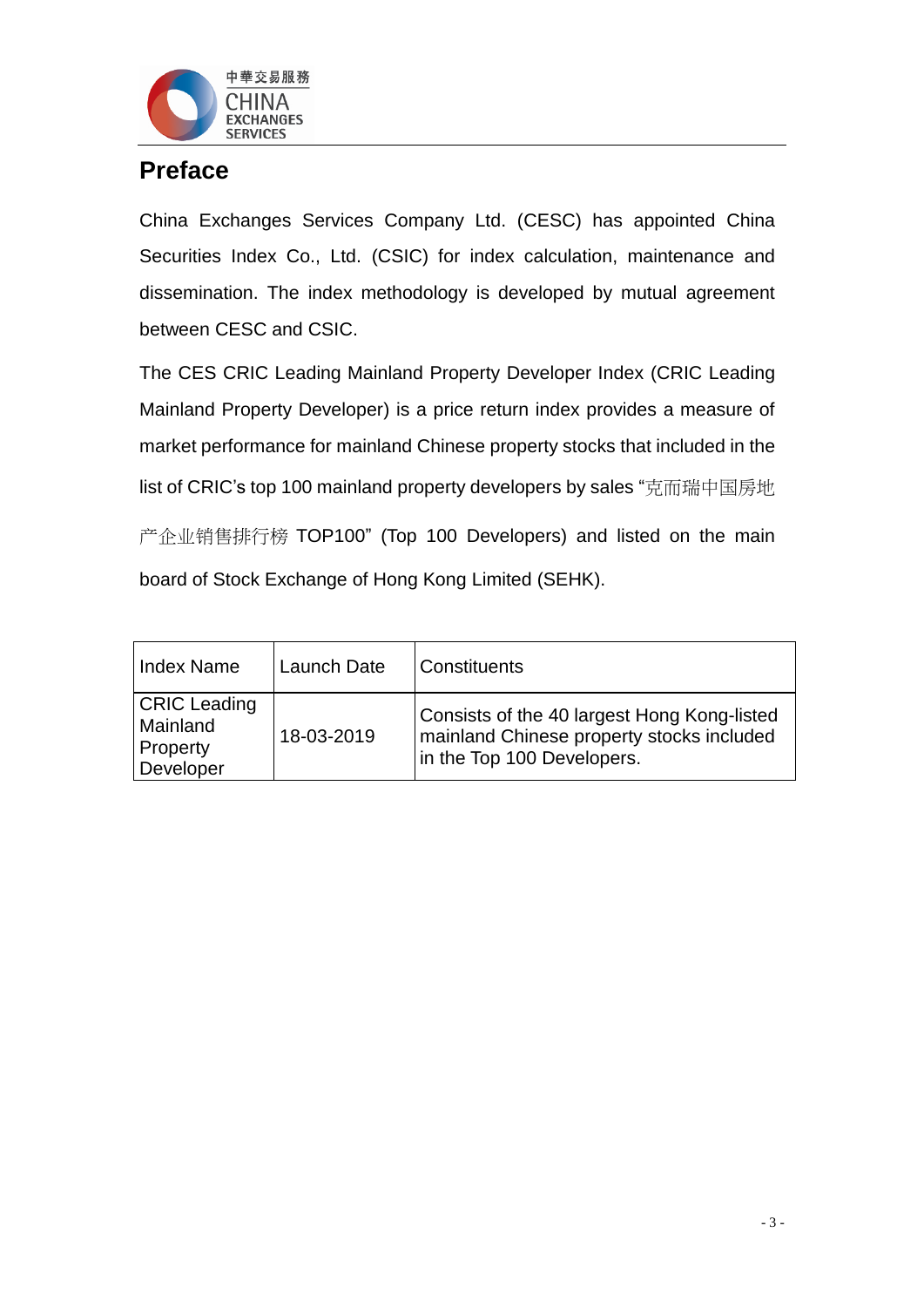

## <span id="page-3-0"></span>**1. Index Name and Code**

| <b>Index Name</b>                                                                          | Abbreviation                                                    | Index<br>Currency | Index<br>Code |
|--------------------------------------------------------------------------------------------|-----------------------------------------------------------------|-------------------|---------------|
| <b>CES CRIC Leading Mainland</b><br><b>Property Developer Index</b>                        | <b>CRIC Leading</b><br><b>Mainland Property</b><br>Developer    | <b>HKD</b>        | <b>CESCPD</b> |
| <b>CES CRIC Leading Mainland</b><br><b>Property Developer Index</b>                        | <b>CRIC Leading</b><br><b>Mainland Property</b><br>Developer    | <b>CNY</b>        | <b>CES012</b> |
| <b>CES CRIC Leading Mainland</b><br><b>Property Developer Total</b><br><b>Return Index</b> | <b>CRIC Leading</b><br><b>Mainland Property</b><br>Developer TR | <b>HKD</b>        | <b>CES212</b> |
| <b>CES CRIC Leading Mainland</b><br><b>Property Developer Total</b><br><b>Return Index</b> | <b>CRIC Leading</b><br><b>Mainland Property</b><br>Developer TR | <b>CNY</b>        | <b>CES112</b> |

## <span id="page-3-1"></span>**2. Base Date and Base Index**

The base date is Mar 30, 2012. The base point is 2000.

## <span id="page-3-2"></span>**3. Index Eligibility**

#### 3.1 Index Universe

The index universe for CRIC Leading Mainland Property Developer is comprised of stocks that included in the list of CRIC's Top 100 Mainland Property Developers by Sales "克而瑞中国房地产企业销售排行榜 TOP100" (Top 100 Developers), listed on the main board of SEHK, and classified as "Property Developer" according to the Industry Classification.

Eligible stocks must meet any of the following three criteria:

◆ The listed entity is incorporated in Mainland China; or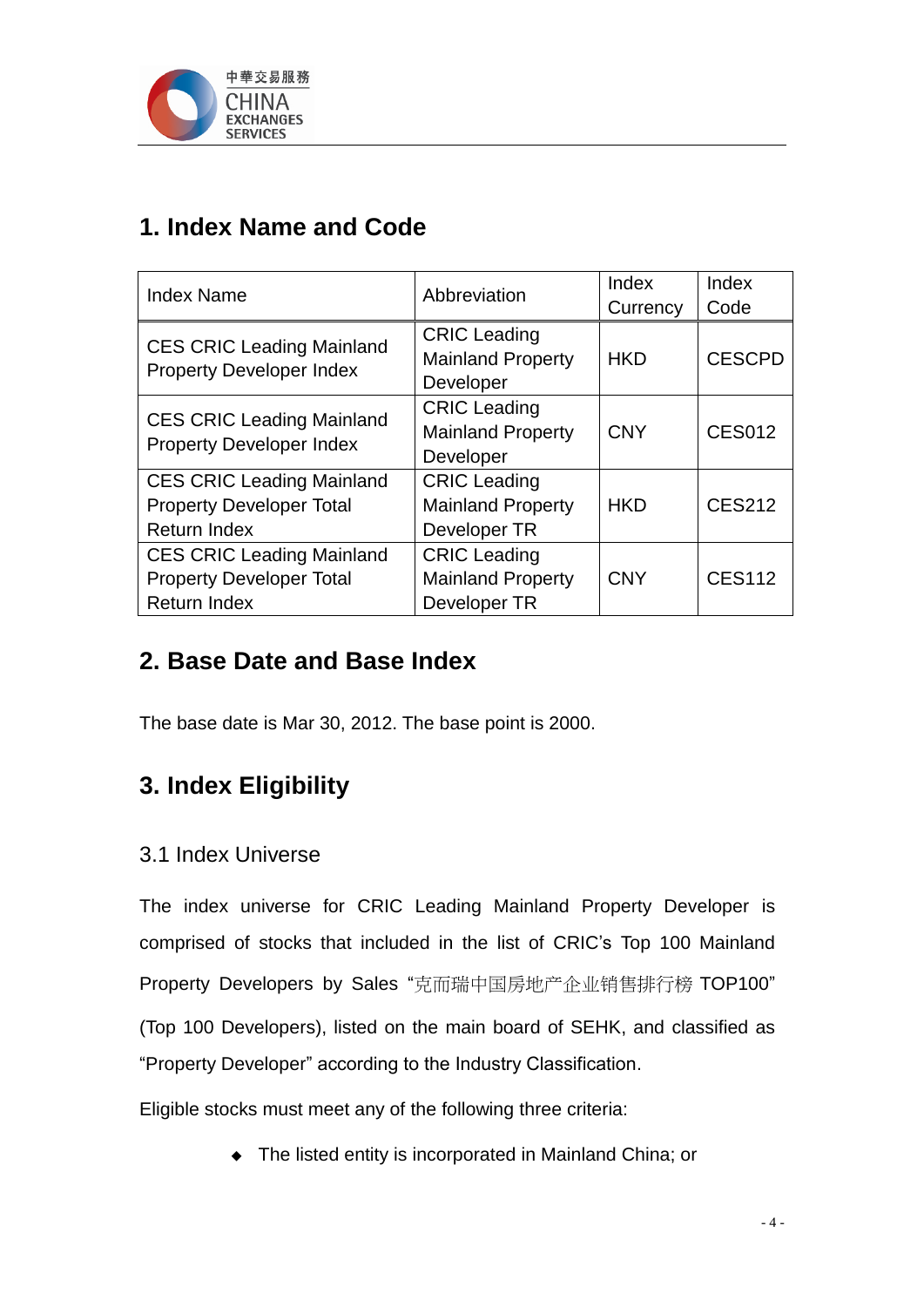

- The operation centre of the listed entity is in Mainland China; or
- At least 50% of the listed entity's revenue is originated from Mainland China.

CESC will determine whether stocks meet the universe eligibility requirements based on publicly available information.

#### 3.2 Selection Criteria

The constituents are selected as follows:

- **Listing History Screen.** The stock has been listed for more than three months as at the Review Cutoff Date unless the daily average total market capitalisation of the stock from the fourth trading day to the Review Cutoff Date is ranked within the top 10 of all SEHK listed stocks;
- **Price Screen.** Exclude stocks with daily average closing price in the most recent year less than 1.0 HKD;**Liquidity Screen**. Exclude stocks with daily average turnover velocity<sup>^</sup> (i.e. daily shares traded divided by daily total listed float shares) in the most recent year less than 0.05%;
- □ **Size Screen.** Exclude stocks with daily average market capitalization in the most recent year less than 2 billion HKD. Following the screens above, the top 40 stocks by daily average market capitalisation^ are chosen for inclusion in the index.

^ For newly listed stocks, the daily average turnover velocity or daily average market capitalisation is calculated from the fourth trading day to the Review Cutoff Date.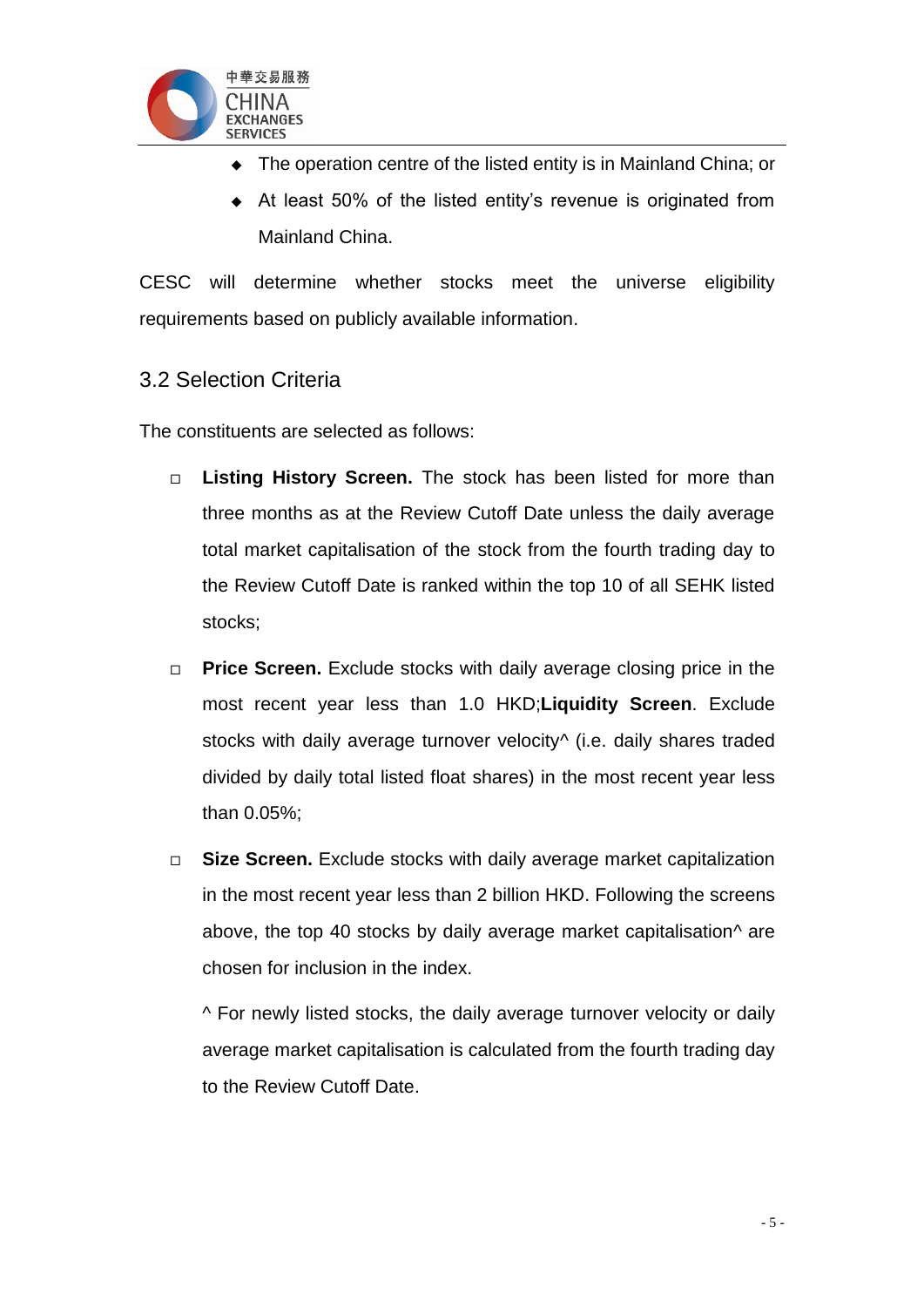

## <span id="page-5-0"></span>**4. Index Calculation**

The CRIC Leading Mainland Property Developer is calculated according to the formula below:

 Current adjusted market capitalisation of constituents Current index = ───────────────────────────────── × 2000

Divisor

Adjusted market capitalisation =  $\sum$ (Price × Adjusted No. of shares × Foreign Exchange Rate × Weight Factor).

For the calculation of the adjusted no. of shares, please refer to CES Index Calculation and Maintenance Methodology for further details. The Weight Factor is set between 0 and 1, so that no constituent accounts for more than 10% of the index.

## <span id="page-5-1"></span>**5. Periodic Review of Constituents**

#### 5.1 Periodic Review

The CRIC Leading Mainland Property Developer is adjusted semi-annually. The index reconstitution is implemented on the next trading day after the second Friday of each March and September. The Review Cutoff Dates are on 31<sup>st</sup> January or 31<sup>st</sup> July respectively.

The CRIC Leading Mainland Property Developer is rebalanced quarterly. Weight Factor is assigned to each constituent at each quarterly rebalancing and float share of each constituent is adjusted. The effective date is next trading day after the second Friday of each March, June, September and December. The Weight Factor stays the same until next rebalancing day.

#### 5.2 Ongoing Adjustment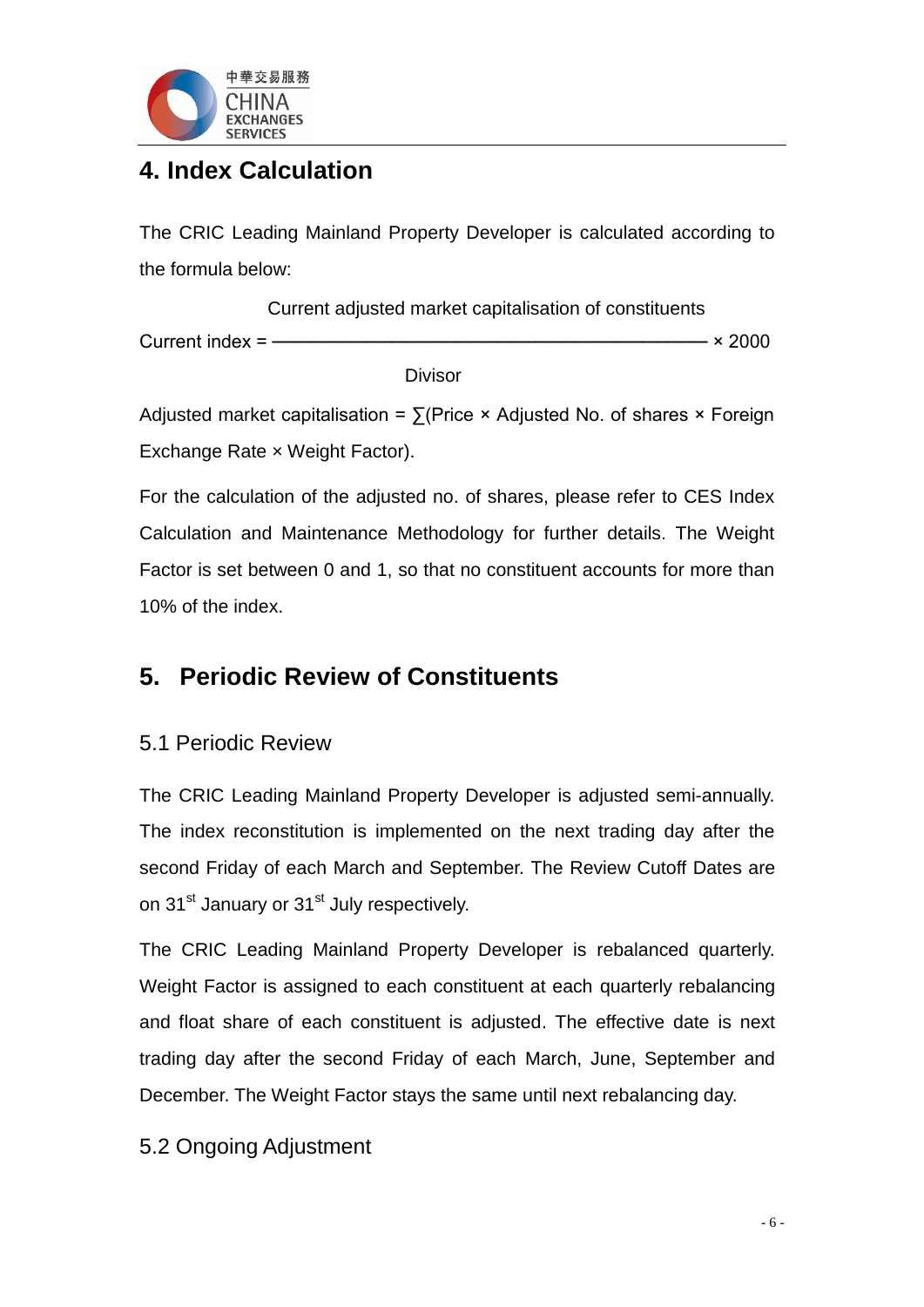

When special events occur affecting the representativeness and investability of the index, requisite non-regular adjustments will be made to the index constituents of the CRIC Leading Mainland Property Developer. When deletion happens, deleted stocks will not be replaced until next regular review.

## <span id="page-6-0"></span>**6. Amendments and Supplements to Index Methodology**

In response to market development and clients' feedback, CESC and CSIC will amend or supplement the Index Methodology from time to time as appropriate. Proposed changes will be announced to the market prior to implementation.

## <span id="page-6-1"></span>**7. Information Disclosure**

To maintain the objectiveness, independence and authority of the index, CESC has adopted a stringent information disclosure policy to ensure transparency, openness and fairness.

- □ Any personnel of CESC and CSIC are forbidden to divulge any information to any third party, including private media interviews before such information is disclosed to the public.
- $\Box$  Media used for information disclosure includes but not limited to website of CESC and CSIC.
- $\Box$  In general, result of the regular index review is published two weeks before the effective date. Non-regular adjustment in constituents will be published as soon as practicable. Changes in index methodology and index maintenance rules are usually published two weeks